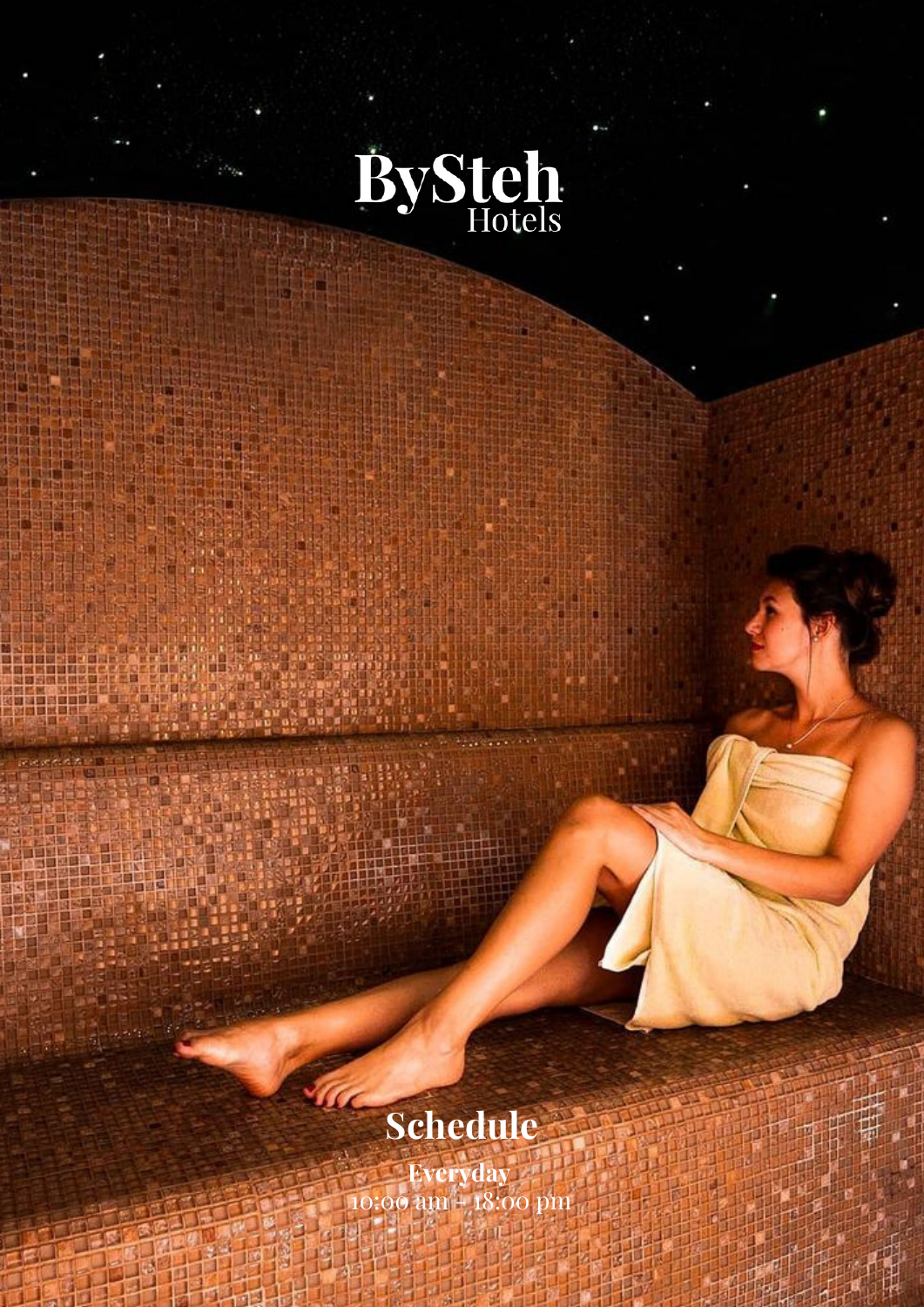# **Beauty Ritual**

## Personalised Phyto Sea

Choose your personalised treatment based on seaweed and plankton, among other totally vegan ingredients.

- **Detox** Moisturising and detoxification
- **Stop Blemishes** Whitening and brightening
- **Anti-ageing** Repairing and oxygenating

50min / **85€**

## 24K Diamond Gold

Our most exclusive treasure. A luxurious lithocosmetic treatment that reduces wrinkles, mitigates stress, injects energy and restores balance to your face. Hydrates, illuminates and improves skin tone thanks to the incredible properties of gold, pearls and diamond dust.

75min / **135€**

## Massages

### Anti-stress with Aromatherapy

Enveloping relaxing massage accompanied by aromatherapy. Hydrated skin and a serene mind thanks to our aromatic synergies and sweet almond oil.

30min / **60€** 60min / **90€** 90min / **115€**

#### Sport

Massage for recovery, toning, preparation and recuperation. Ideal before or after exercise, it also relieves the back and joints thanks to the action of our blend of essential oils.

30min / **65€** 60min / **95€**

## Mother to Be

A relaxing moment for the mother-to-be, where we will spoil her with a soft and delicate massage with our highly moisturising and protective Nature Oil essential for pregnant women and babies.

60min / **95€**

## Skin Energy Vitamin C

Facial treatment with high antioxidant and anti-fatigue power. Provides luminosity, smoothness and revitalises the delicate skin of the face while preventing premature ageing.

60min / **95€**

## Ayurveda

Indian technique performed with oriental hot oils to rebalance and channel the energy of the Chakras. Previously we prepare your skin with a deep exfoliation, generating positive emotions that motivate a good physical and mental state.

60min / **95€** 90min / **129€** Lomi-Lomi

Hawaiian massage with coconut oil, where the therapist works deeply and rhythmically with the hands, forearms and elbows to improve the physical, spiritual and mental state.

60min / **95€**

## Happy Feet

Relax body and mind by receiving this massage, where we will work on the reflex zones of the foot, preventing and improving certain ailments.

30min / **60€**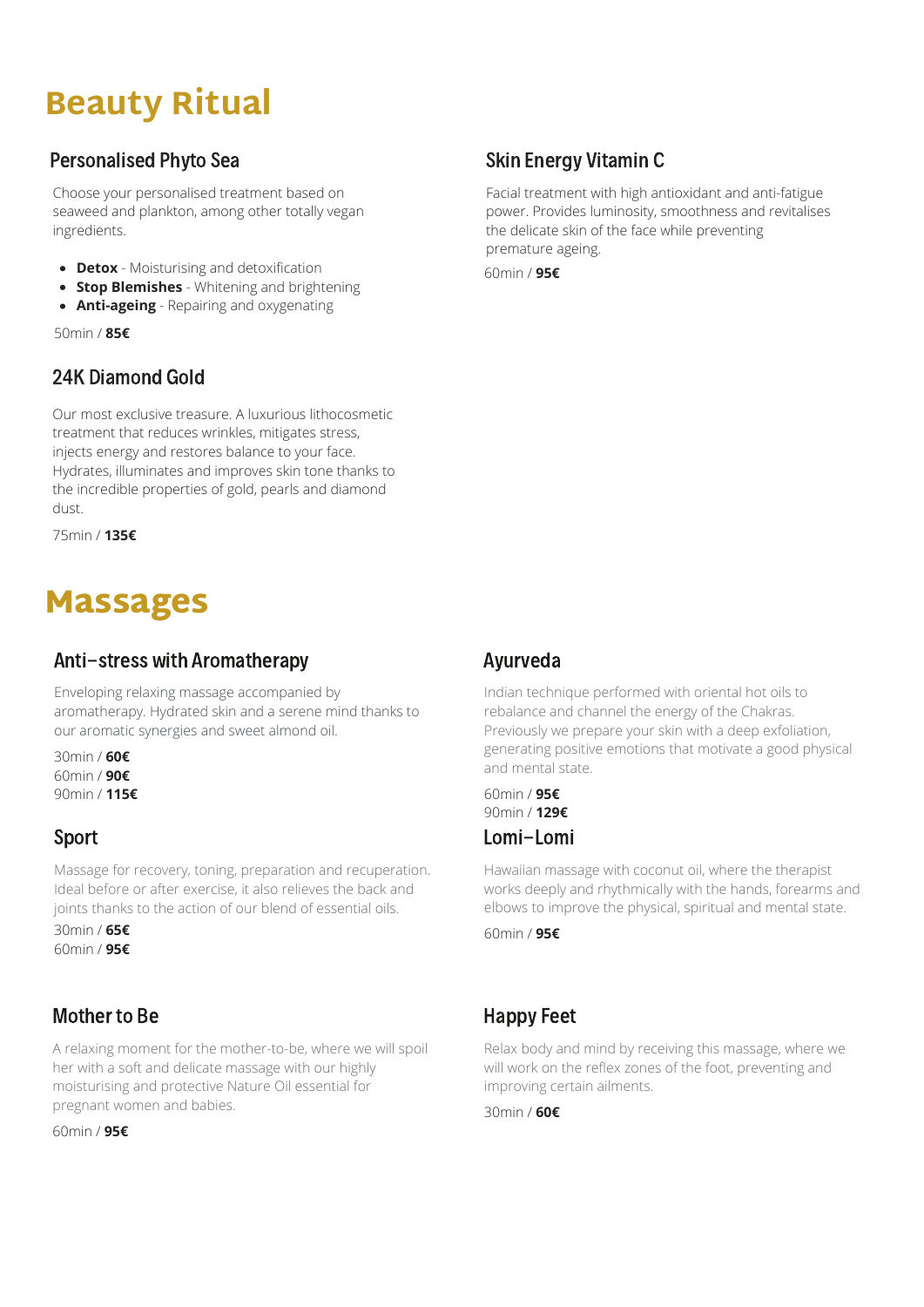# Body treatments

### **Sensations**

Complete treatment including peeling, wrap and massage.

**Alga Wine:** Micro-fragmented algae and remineralising wine therapy. Delays ageing and acts on fluid retention.

**Marine "Biofango" and white cocoa:** Extraordinary blend of spirulina algae, plankton, thermal water and white cocoa. Detoxifying, moisturising, draining and firming.

90min / **140€**

**Gold:** Algae and fine alchemical gold wrap. Antioxidant properties, releases toxins and combats skin ageing.

90min / **160€**

# SPA Rituals

### Gold Day 24K

Discover a universe of sensations with this exclusive and luxurious facial and body treatment. 120 minutes where gold and its properties will provide luminosity, nutrition, hydration and firmness to your skin, living an unforgettable experience.

120min / **210€** 120min / **170€**

# Beauty treatments

#### SPA Manicure

Complete beauty and care treatment for your feet, enhancing their benefits with peeling and wrapping. Finish your SPA pedicure with semi-permanent nail polish.

75min / **70€**

## SPA Pedicure

Complete beauty and care treatment for your feet, enhancing their benefits with peeling and wrapping. Finish your SPA pedicure with semi-permanent nail polish.

75min / **70€**

## Honey Peel

regenerating power for the skin thanks to the crystallised honey which, on contact with the skin, turns into a pleasant and aromatic oil, its high content in vitamins, minerals and amino acids provides softness to your body.

50min / **99€**

## Total Energy (Vitamin C - Cacao)

Delicate experience that caresses and spoils the skin, hydrating it and enveloping it with the scent of cocoa and orange. We relax body and mind combining body and facial treatment.